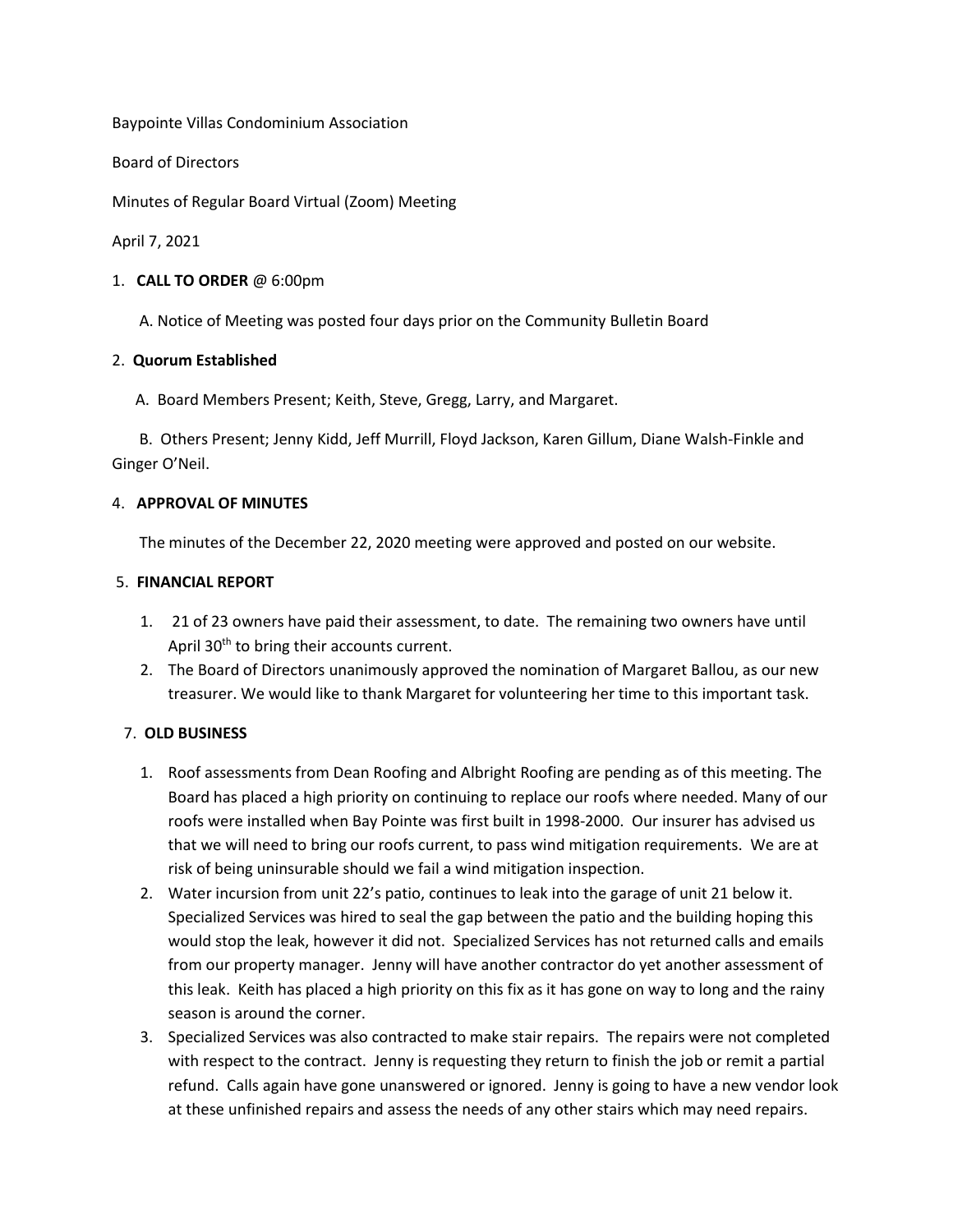- 4. Sellers Concrete completed the punch list of our concerns and they have been paid. Steven's Tree Service completed their work on Commodore and have been paid.
- 5. We have obtained the paint code for the exterior of the building. We will have some paint mixed so we can paint the new windowsill on unit #9. We will have some paint left over so we can touch up any areas that need it.
- 6. Tree root and soil erosion on the NW side of buildings 1 and 2. Several companies have been contacted to find a viable and sustainable solution to the common ground areas that have experienced soil erosion from heavy rains. We will also have these companies assess an area near the parking pad in front of units 3 and 4. Water collects on the parking pad flooding it, rendering it a challenge for parking.

# **1. NEW BUSINESS**

- 1. The Board voted unanimously to replace the Viburnum shrubs that were removed on Commodore to accommodate the concrete and tree work. This hedge will be replaced with 3 gallon Walter's Viburnum plants. Several owners have volunteered to plant and water the shrubs until they are established. We will also replace the shrubs that were removed between the sidewalk and the pool. We will need a volunteer from that area of the property to see that they get watered regularly until the plants are established.
- 2. The Board unanimously retroactively awarded a bid of \$2,000.00, to Pecker Head's Tree Service, to trim and prune our entire property. Their bid was less than half the price of any other vendor. They did an excellent job were very professional and worked hard to earn our business in the future.
- 3. The Board retroactively awarded a bid of \$600.00, to H2O Pressure Washing Professionals, to clean our gutters, in preparation of the rainy season.
- 4. The Board reaffirmed that payment to any vendor for work performed at the expense of the Association, (other than regular services), must be cleared by the Board prior to payment. The Board will determine if the contracted work was completed and performed to our satisfaction.
- 5. Karen Gillum brought up the need for signage establishing where parking is not permitted in the aprons. The Board agreed and directed Jenny to investigate marking the pavement with "No Parking Fire Lane" on one side of the aprons. We need to strictly maintain access for emergency vehicles to access our property. This will also eliminate any confusion where parking is not permitted. The parking pad on the Marina Way side of the building is now larger to better accommodate two vehicles. Sellers Concrete widened the pad we had to replace. Until the second pad is replaced in the distant future, we will add white seashells to the area between the pad and the building to make it easier to park closer to the building. Directional lines will be established to permit one vehicle to park straight in on the right side of the pad a second vehicle must park by backing into the space on the left side of the pad. This is to maintain easier access and egress when two vehicles are parked on this pad.